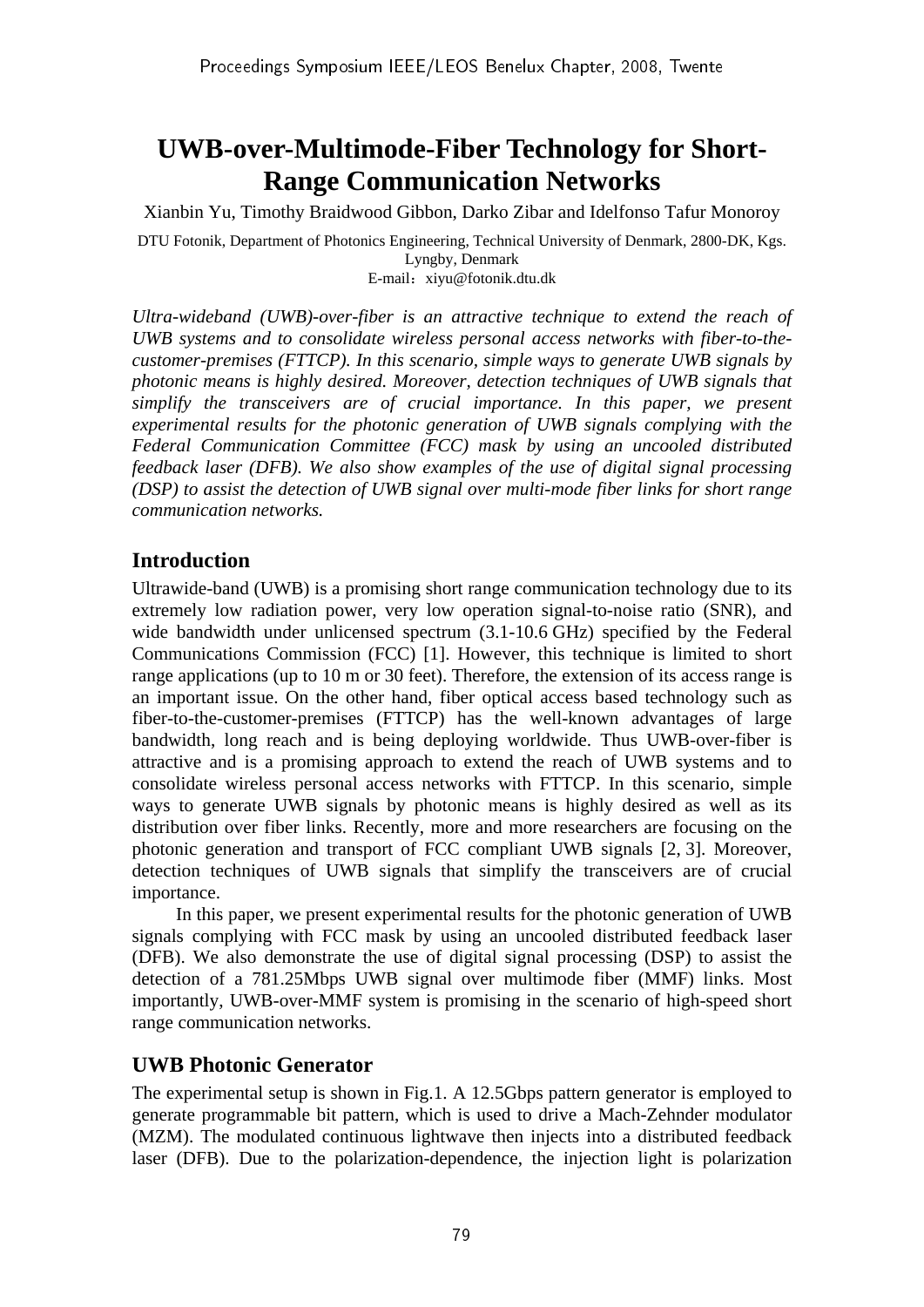controlled by a polarization controller (PC). At the output of the DFB, an optical filter is used to reject one wavelength from continuous wave laser (CW) and suppress noise from an Erbium-doped fiber amplifier (EDFA).

In the experiment, in order to increase cross gain modulation between DFB and CW lightwaves, the wavelength of CW is chosen to correspond with one side mode of DFB lasing, as displayed in Fig.2(a). When we apply a 12.5Gbps 16-bit programmable sequence '1010 0000 0000 0000' to the MZM, thanks to the overshooting of DFB lasing, we can obtain UWB pulses at the output of filter. The generated UWB pulse is shown in Fig.2(b).

It is noticed that all components in this photonic UWB signals generator are single mode fiber based, and the generated UWB signals is on-off keying modulated. In other words, one pulse (data bit '1') will be obtained if the original 16-bit sequence is '1010 0000 0000 0000', and then no pulse (data bit '0') will be achieved if we apply 16-bit sequence '0000 0000 0000 0000'. In this way, we can program an PRBS pattern with bit rate of 781.25Mbps.



Fig.1. Photonic generation of UWB pulses based on external injection of an uncooled DFB laser. CW: continuous wave, MZM: Mach-Zehnder modulator, PC: polarization controller, DFB: distributed feedback laser, SMF: Single mode fiber, EDFA: Erbiumdoped fiber amplifier.



Fig.2. (a) optical spectra before and after optical filter, as well as transfer function of optical filter, (b) generated UWB pulse in time domain.

## **UWB-over-MMF and DSP Detection**

In the past years, most efforts have been focused on the development of single mode fibre (SMF) transmission for long-distance networks or subscriber networks. MMF however offers the advantage of less stringent alignment tolerances thanks to its larger core diameter. For the last mile access networks, and in particular for in-building scenarios, MMF has thus very high penetration in already installed fiber infrastructure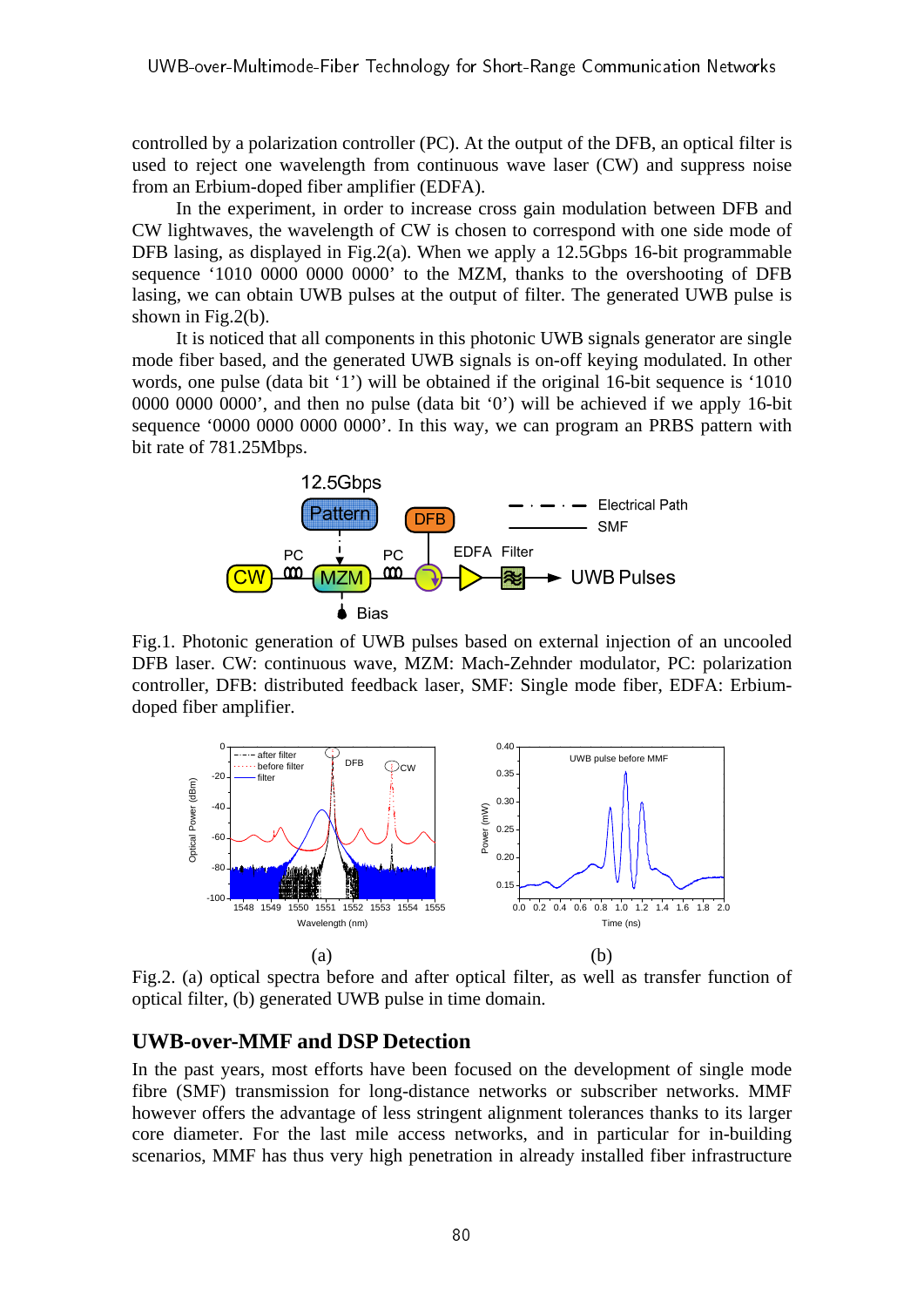[4, 5]. Therefore, MMF is an important transmission medium in short range communication networks.

In this paper, we demonstrate a UWB-over-MMF transmission system, as shown in Fig.3. The generated UWB signals by using SMF based components are launched into a 5.1 km MMF. Limited by the MMF based devices, SMF based attenuator and photodiode (PD) are used to receive the transmitted signals. In the electrical domain, a real-time sampling scope with sample rate of 40GSamples/s is employed to convert the analogue signals into digital signals. Finally, the bit-error-rate (BER) performance of this transmission system is processed offline in the digital domain by using digital signal processing (DSP) technology.



Fig.3. Transmission of UWB pulses over MMF and DSP detection. MMF: multimode fiber, Att.: attenuator, PD: photodiode, DSP: digital signal processing.

Compared to the pulse before transmission in Fig.2(b), the shape of the pulse after MMF transmission in Fig.4(a) does not change considerably. However, we can observe many small peaks because of the coupling efficiency between SMF and MMF, as well as the interaction of multi-modes within the MMF [6]. Regarding the spectra of UWB signals in the frequency domain in Fig.4(b), it is compliant with the FCC mask [1].

As mentioned above, when a  $781.25 \text{Mbps}$  PRBS with length of  $2^7$ -1 is programmed, the spectra in frequency domain is shown in Fig.4(c), and we can observe the continuous envelope of digital pattern. Furthermore, the spectra are not significantly altered after 5.1 km MMF transmission. In the experiment, 57,000 data bits are sampled and stored to be processed offline. By counting the error bits, a BER curve is obtained, as displayed in Fig.4(d). There is only one error bit in the case of -10 dBm received optical power.